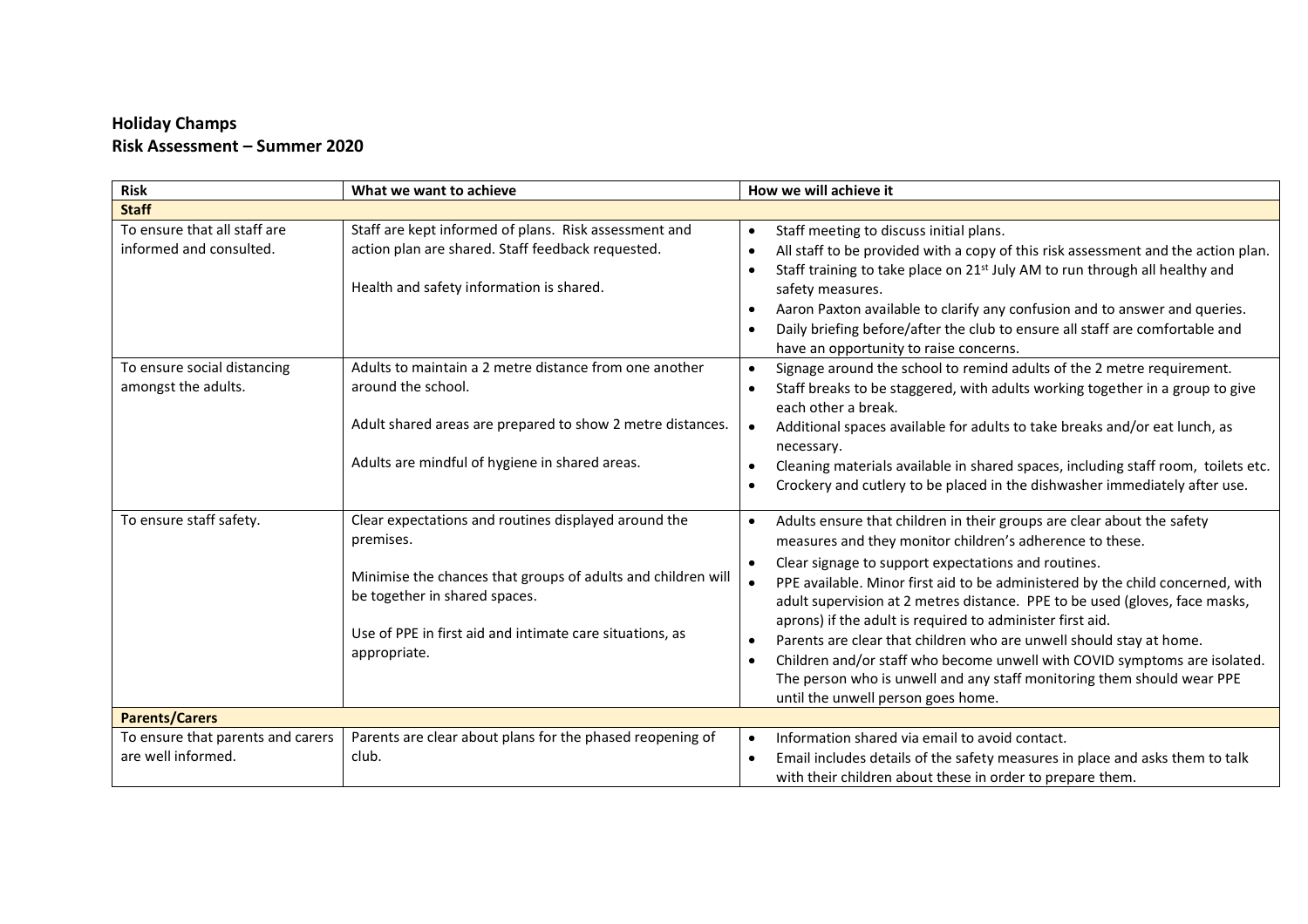|                                                                                                | Parents can prepare children for some of the measures<br>expected of them when they are at Holiday Champs.                                                                                                     | Weekly questionnaire sent out to parents ahead of their bookings, a response<br>to this is required to ensure parents are aware of any new updates.                                                                                                                                                                                                                                                                                                                                                                                                                        |
|------------------------------------------------------------------------------------------------|----------------------------------------------------------------------------------------------------------------------------------------------------------------------------------------------------------------|----------------------------------------------------------------------------------------------------------------------------------------------------------------------------------------------------------------------------------------------------------------------------------------------------------------------------------------------------------------------------------------------------------------------------------------------------------------------------------------------------------------------------------------------------------------------------|
| To limit the numbers of parents<br>and carers arriving and leaving<br>school at the same time. | Parents and carers remain socially distant at drop off and<br>pick up.                                                                                                                                         | Staggered times for drop off and pick up.<br>Markings on the floor outside the gate at 2 metres distant to show where to<br>wait.<br>One parent/carer only to drop off and/or pick up.<br>Aaron Paxton to be present at the gate during drop off and pick up to ensure<br>adherence of social distancing measures.                                                                                                                                                                                                                                                         |
| To limit access to school premises<br>for non-staff adults, unless<br>essential.               | Non-staff adults do not enter the school premises, unless<br>essential.                                                                                                                                        | Parents and carers drop off and collect children at the school gate; they will<br>not be permitted to enter the school premises.<br>Aaron Paxton to be present at the gate during drop off and pick up to co-<br>ordinate movements of people.<br>Parents to be asked to contact by phone or by email if they wish to talk to<br>office staff.<br>Contractors are asked to come to the school when children are off site (where<br>possible) and are provided with a code of conduct which explains the<br>measures in place at the school. (Goose Green staff to arrange) |
| <b>Children</b>                                                                                |                                                                                                                                                                                                                |                                                                                                                                                                                                                                                                                                                                                                                                                                                                                                                                                                            |
| To facilitate the formation of<br>groups of no more than 15<br>children.                       | Groups/Bubbles to be formed of 15 children, children<br>remaining within one bubble as much as possible. Each<br>group has one adult allocated. Aaron Paxton to move<br>between groups for additional support. | Designated places offered to vulnerable children attending Goose Green<br>primary school. GG to reach out to families and inform Holiday Champs of<br>places required. Vulnerable children to remain within same bubble all week.<br>Staff are allocated to a group and will remain with this group where possible.                                                                                                                                                                                                                                                        |
| To implement social distancing<br>measures between children and<br>adults.                     | Children and adults to maintain a 1 - 2 metre distance from<br>one another around the school.                                                                                                                  | Signage around the school to remind children of the 1-2 metre requirement.<br>Children are allocated to a group and stay with that group.<br>Lunch room and indoor spaces are set up to ensure that children and adults<br>maintain 2 metre distance from each other.<br>Children keep any bags or personal items under their desk and any coats on<br>the back of their chair.                                                                                                                                                                                            |
| To ensure social distancing during<br>play and lunch times.                                    | Children maintain a 1-2 metre distance at play and lunch.                                                                                                                                                      | The playground is sectioned off into three sections to give each group a<br>designated space in which to play; two sections on the astroturf and one at<br>the front of the school.                                                                                                                                                                                                                                                                                                                                                                                        |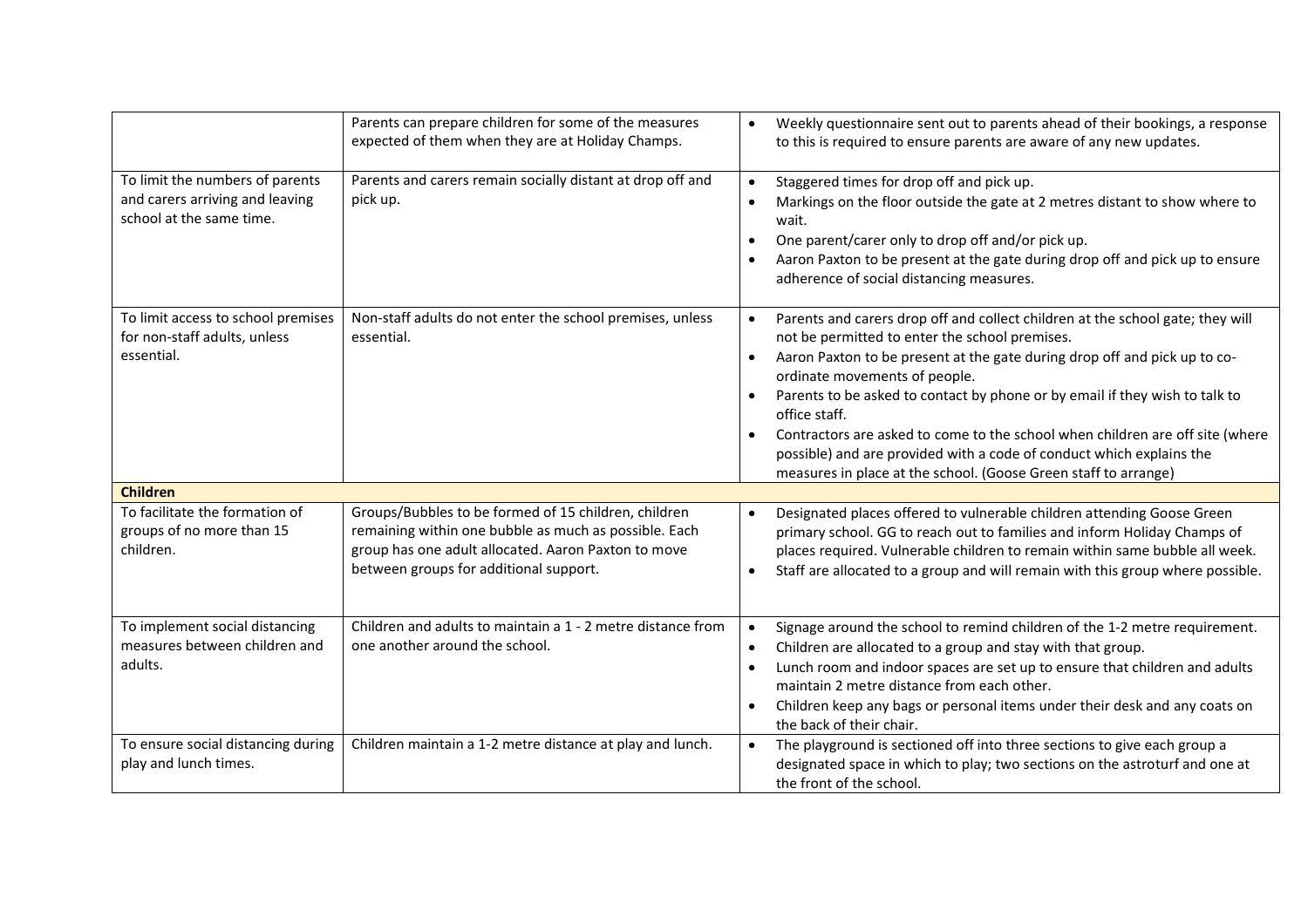|                                                                                   |                                                                                                                                                             | Play and lunch to be staggered to ensure only three groups out at any given<br>time. Staff to be provided with a timetable of these breaks.<br>Adults to work between themselves to ensure that one adult is with each<br>group at all times.<br>Markings on the floor to indicate 2 metre distances.<br>Packed lunches to be provided by parents.                                                                                                                                                                                                                             |
|-----------------------------------------------------------------------------------|-------------------------------------------------------------------------------------------------------------------------------------------------------------|--------------------------------------------------------------------------------------------------------------------------------------------------------------------------------------------------------------------------------------------------------------------------------------------------------------------------------------------------------------------------------------------------------------------------------------------------------------------------------------------------------------------------------------------------------------------------------|
| To ensure the safe movement of<br>children around the school.                     | Children maintain social distancing when moving around<br>the school building and playground.                                                               | Children to form lines with their adults ensuring 2 metre distance between<br>$\bullet$<br>each person.<br>Clear signage around the school to support expectations and routines.<br>$\bullet$<br>Staircases and corridors to be designated to particular groups, or as one-way<br>spaces.<br>Groups to be allocated a classroom as their own, with designated routes for<br>exit and entry to the building.<br>Groups of children to be escorted by the adult allocated to their group at all<br>times.<br>Adults to ensure children use the toilet designated to their group. |
| <b>Limiting Virus Transmission</b>                                                |                                                                                                                                                             |                                                                                                                                                                                                                                                                                                                                                                                                                                                                                                                                                                                |
| To ensure that hygiene standards<br>are adhered to.                               | All people on site wash their hands regularly.<br>Regular cleaning takes place.<br>Inappropriate resources and equipment are not accessible<br>to children. | To keep stock and order cleaning supplies, as necessary.<br>$\bullet$<br>Hand washing facilities are available in all classrooms, toilets and at new sinks<br>in the playground.<br>Hand washing is timetabled in to the school day by the adults for their groups.<br>Classrooms are cleaned at the beginning and the end of every day.<br>$\bullet$<br>Additionally, staff are available to clean when the children their lunch break.                                                                                                                                       |
|                                                                                   |                                                                                                                                                             | Antibacterial wipes and other cleaning supplies are available in classrooms in<br>case of emergency.<br>Soft toys, soft furnishings and any extraneous resources to be removed from<br>classrooms - boxes or black bags to be provided to store these.                                                                                                                                                                                                                                                                                                                         |
| To ensure that there are safe<br>practices around intimate care<br>and first aid. | Staff and children are clear about the procedures around<br>the administration of first aid.                                                                | PPE available with first aid kits around the school. Minor first aid to be<br>administered by the child concerned, with adult supervision at 2 metres<br>distance. PPE to be used (gloves, face masks, aprons) if the adult is required<br>to administer first aid.<br>PPE to be used if intimate care is required.                                                                                                                                                                                                                                                            |
| To ensure safe practice around<br>suspected cases of COVID.                       | All staff are clear about the procedures if a child or an adult<br>falls ill with COVID symptoms.                                                           | The ill person to be isolated in until they are able to go home. Sick person and<br>$\bullet$<br>adult monitoring both to wear PPE.                                                                                                                                                                                                                                                                                                                                                                                                                                            |